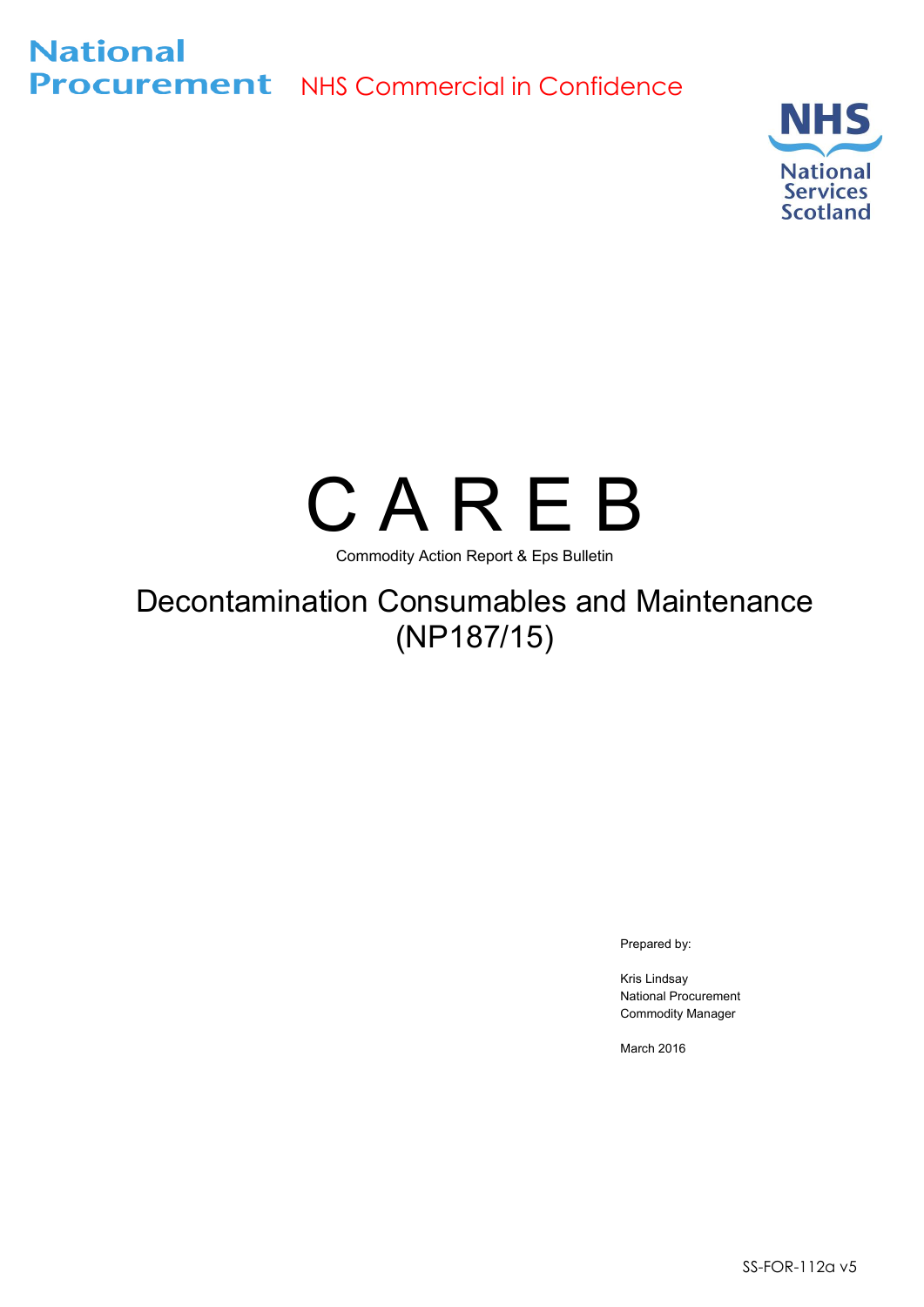#### **Document Information**

|                                                                                                                  |               |                          | <b>Contract Name:</b> Decontamination Maintenance and Consumables |                   |                              | <b>Contract Reference:</b> |               | NP187/15                                              |                     |            |
|------------------------------------------------------------------------------------------------------------------|---------------|--------------------------|-------------------------------------------------------------------|-------------------|------------------------------|----------------------------|---------------|-------------------------------------------------------|---------------------|------------|
| <b>National Spend: £3.4M</b>                                                                                     |               |                          | <b>Savings Opportunity:</b>                                       |                   | £161,267                     | <b>Start Date:</b>         |               | 15/03/2016                                            | <b>Expiry Date:</b> | 14/02/2017 |
| <b>Contract Manager</b>                                                                                          | Kris Lindsay, | <b>Commodity Manager</b> |                                                                   | Tel :             |                              |                            | Email:        |                                                       |                     |            |
| Awarded Suppliers (see main text for details of selection and evaluation process)                                |               |                          |                                                                   |                   |                              |                            |               |                                                       |                     |            |
| <b>LOT 1 DECONTAMINATION</b><br><b>MAINTENANCE, TESTING &amp; RE- LOT 2 DECONTAMINATION</b><br><b>VALIDATION</b> |               | <b>CHEMISTRY</b>         |                                                                   | <b>FILTRATION</b> | <b>LOT 3 DECONTAMINATION</b> |                            |               | <b>LOT 4 DECONTAMINATION</b><br><b>TEST MATERIALS</b> |                     |            |
| Audere                                                                                                           |               | Amity                    |                                                                   | Cantel            |                              |                            |               | 3M Healthcare                                         |                     |            |
| <b>Belimed</b>                                                                                                   |               | <b>Belimed</b>           |                                                                   | Dingbro           |                              |                            |               | Andersen Caledonia                                    |                     |            |
| <b>BMM Weston</b>                                                                                                |               | Bonnyman's               |                                                                   | Dolby             |                              |                            | Cantel        |                                                       |                     |            |
| Cantel                                                                                                           |               | Cantel                   |                                                                   | Getinge           |                              |                            | <b>Dolby</b>  |                                                       |                     |            |
| <b>Dolby</b>                                                                                                     |               | <b>Dolby</b>             |                                                                   | Medisafe          |                              |                            | Getinge       |                                                       |                     |            |
| Getinge                                                                                                          |               | Ecolab                   |                                                                   | Pall              |                              |                            | Medisafe      |                                                       |                     |            |
| <b>LTE Scientific</b>                                                                                            |               | Getinge                  |                                                                   | <b>PFE</b>        |                              |                            | Microlab      |                                                       |                     |            |
| <b>Medical Devices</b>                                                                                           |               | <b>Medical Devices</b>   |                                                                   | Peacocks          |                              |                            | Peskett       |                                                       |                     |            |
| Medisafe                                                                                                         |               | Medisafe                 |                                                                   | <b>Steris</b>     |                              |                            | <b>Steris</b> |                                                       |                     |            |
| MMM                                                                                                              |               | <b>PFE</b>               |                                                                   | Veolia            |                              |                            |               |                                                       |                     |            |
| <b>PFE</b>                                                                                                       |               | Peacock                  |                                                                   | Wassenburg        |                              |                            |               |                                                       |                     |            |
| Peacocks                                                                                                         |               | Peskett                  |                                                                   |                   |                              |                            |               |                                                       |                     |            |
| <b>Steris</b>                                                                                                    |               | Schulke & Mayr           |                                                                   |                   |                              |                            |               |                                                       |                     |            |
| Veolia                                                                                                           |               | Serchem                  |                                                                   |                   |                              |                            |               |                                                       |                     |            |
| Wassenburg                                                                                                       |               | <b>Steris</b>            |                                                                   |                   |                              |                            |               |                                                       |                     |            |
|                                                                                                                  |               | Wassenburg               |                                                                   |                   |                              |                            |               |                                                       |                     |            |

**Key Strategy (see main text for further details)** Open Process, multi supplier un-ranked framework. 4 Lots – Maintenance, Testing & Re-validation, Chemistry, Filtration and Test Materials. Framework awarded for a period of 23 months to bring into line with the expiry of NP143/14 Decontamination Equipment Framework and gives NHSS the option to combine both agreements. Pricing is fixed for the first 23 months of the Framework.

The key objectives of the procurement were as follows.

- To enable the aggregation of service contracts or consumable requirements, either locally or nationally, to take advantage of volume/value discounts included within the tender.
- Provide a legal structure under which service agreements can be renewed on an annual basis whilst complying with EU procurement regulations.
- Ensure all maintenance and consumable options are covered under one Framework Agreement providing a simplified approach for both customers and suppliers and enabling accurate benchmarking of supplier pricing. The Framework will also enable target call offs either by site, Health Board or equipment type to drive savings and build on our information, knowledge and suppliers' capability.
- Make mandatory that suppliers provide quarterly performance reports for maintenance and repair provision. Reports will capture information on the number of call-outs, fault types, spares used, response times and first time fix rates. This data will help better understand common faults, give NHSS the opportunity to tackle underperforming suppliers and help build a reliability index for decontamination equipment utilised in NHSS.
- To identify and work with any suitable third party providers in the market.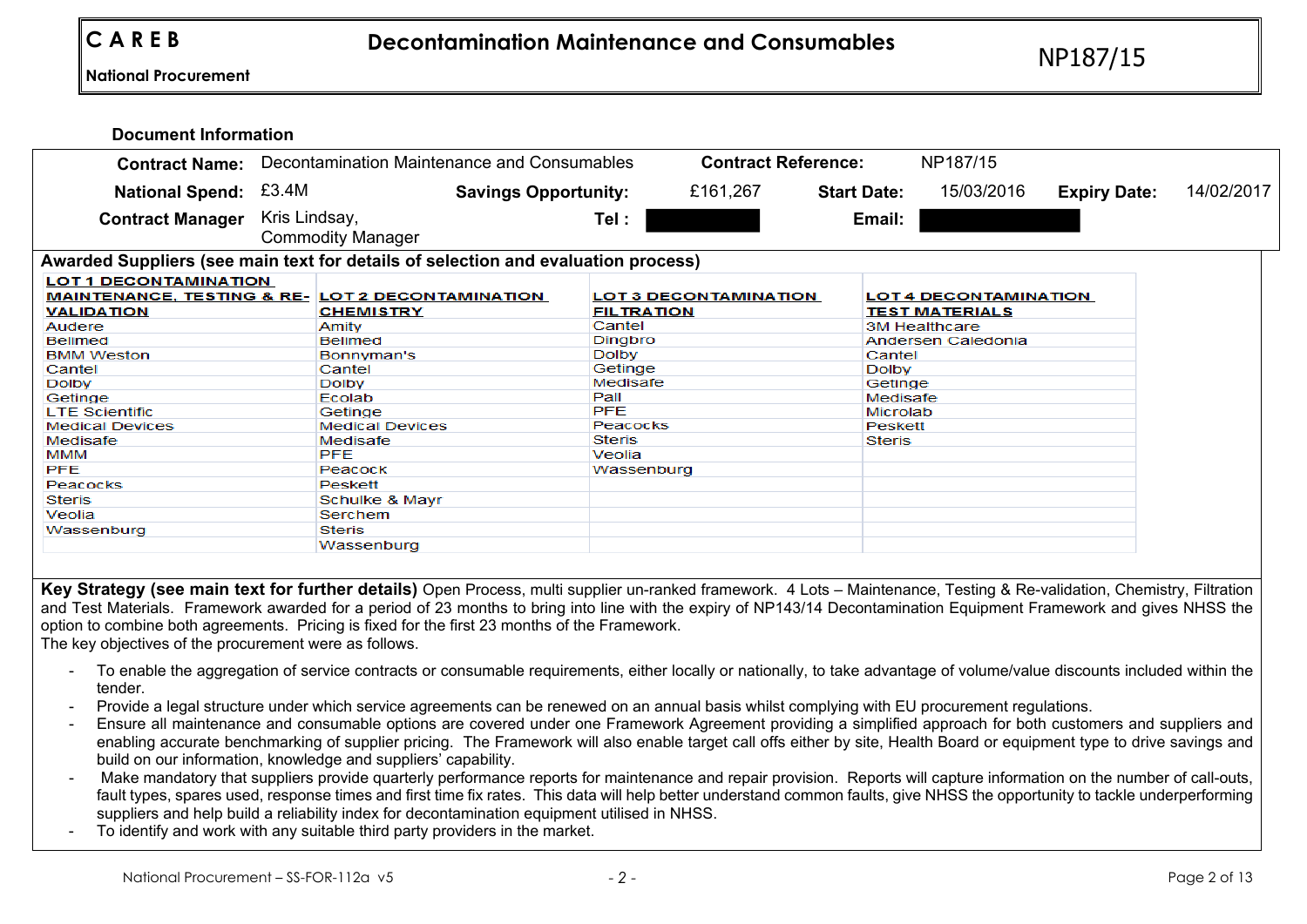**C A R E B Decontamination Maintenance and Consumables** NP187/15 **National Procurement** 

| <b>Health Board</b>                | <b>No Change</b><br><b>Benefit</b> | Optimum<br><b>Benefit</b> | <b>Specific HB Comment/ HB Actions</b>                                                                                                                                                                                                                                                                                                                                                                                                                                                                                                                                                                                                      |
|------------------------------------|------------------------------------|---------------------------|---------------------------------------------------------------------------------------------------------------------------------------------------------------------------------------------------------------------------------------------------------------------------------------------------------------------------------------------------------------------------------------------------------------------------------------------------------------------------------------------------------------------------------------------------------------------------------------------------------------------------------------------|
| <b>Ayrshire &amp; Arran</b>        | £9,570                             | £12,850                   | Veolia - review spend, 20% discount available for 4 year commitment agreement for service contracts saving £1,368. Dolby - Implement 4 year<br>agreement to mitigate £500 cost pressure on service contracts. Additional savings are made up from existing suppliers price reductions.                                                                                                                                                                                                                                                                                                                                                      |
| <b>Borders</b>                     | $-E3,864$                          | £2,606                    | Veolia review spend, 20% discount available for 4 year commitment agreement for service contracts saving £3,529. Steris - Implement 4 year<br>agreement to reduce cost pressure to £1,339 for service contracts and for chemicals enter into 3 year commitment agreement to mitigate £4.5k<br>cost pressure.                                                                                                                                                                                                                                                                                                                                |
| <b>Dumfries &amp; Galloway</b>     | £7,716                             | £12,844                   | Cantel - price reduction of £6,844. Veolia - review spend, potential 20% discount for 4 year agreement saving £2,110 for service contracts.<br>Additional savings are made up from existing supplier price reductions.                                                                                                                                                                                                                                                                                                                                                                                                                      |
| Fife                               | £10,926                            | £15,057                   | Cantel - price reduction of £8,329, potential for an additional saving of £863.82 for 5 year service agreement cover ISIS machines. Veolia -<br>review spend, 20% discount for 4 year service agreement saving £1,844. Dolby - enter into 4 year commitment service agreement to mitigate<br>£500 cost pressure. Additional savings are made up from existing supplier price reductions.                                                                                                                                                                                                                                                    |
| <b>Forth Valley</b>                | £7,819                             | £11,695                   | Cantel - price reduction of £4,640, potential for an additional saving of £1,329 for 5 year service agreement cover ISIS machines. Additional<br>savings are made up from existing supplier price reductions.                                                                                                                                                                                                                                                                                                                                                                                                                               |
| Grampian                           | £17,143                            | £30,683                   | Veolia review spend, 20% discount for 4 year service agreement saving £2,949. Medical Devices Scotland - price reduction of £10,754, an<br>additional 10% discount available for entering into 3 year commitment service agreement saving a further £8,858. Additional savings are made<br>up from existing supplier price reductions.                                                                                                                                                                                                                                                                                                      |
| <b>Greater Glasgow &amp; Clyde</b> | $-£5,573$                          | £26,811                   | Cantel – price reduction of £2,813 for Cantel service agreement, potential for an additional saving of £844 for 5 year service agreement cover<br>ISIS machines. Veolia- review spend, 20% discount for 4 year service agreement saving £13,002. Steris - 10% discount available by entering<br>into 4 year commitment service agreement mitigating £451 cost pressure and for chemicals enter into 3 year commitment agreement for<br>chemicals to mitigate £5.8k cost pressure. Belimed - price reduction saving £1,183. Medisafe - £1,000 cost pressure Additional savings are<br>made up from existing supplier price reductions.       |
| Highland                           | $-E915$                            | £4,614                    | Veolia - review spend with Veolia, 20% discount for 4 year service agreement saving £3,712. Medical Devices Scotland - 5% discount available<br>for entering into 3 year commitment service agreement saving £585. Additional savings are made up from existing supplier price reductions.                                                                                                                                                                                                                                                                                                                                                  |
| Lanarkshire                        | $-E5,090$                          | £674                      | Cantel - cost pressure of £6,974 for Cantel service agreements. Veolia - review spend, potential 20% discount for 4 year service agreement<br>saving £2,565. Dolby - enter into 4 year commitment service agreement with Dolby to access saving of £925. Difference made up from existing<br>supplier price reductions.                                                                                                                                                                                                                                                                                                                     |
| Lothian                            | $-£1,445$                          | £17,258                   | Cantel - price reductions of £6,370, potential for an additional saving of £623 for 5 year service agreement covering ISIS machines. Veolia -<br>review spend, 20% discount available for 4 year service agreement saving £4,064. Getinge - 10% discount available for entering into 4 year<br>commitment service agreement saving £ 3,474. Dolby - Enter into 4 year commitment service agreement to mitigate -£2,612 cost pressure.<br>Steris - 10% discount available by entering into 4 year commitment service agreement to reduce cost pressure to £1,065. Additional savings<br>are made up from existing supplier price reductions. |
| <b>NWTC (Golden Jubilee)</b>       | $-E2,027.83$                       | £409.76                   | Veolia - review spend, 20% discount available for 4 year service agreement saving £2,140. Peacocks - £2,000 cost pressure. Additional<br>difference made up from existing supplier price reductions.                                                                                                                                                                                                                                                                                                                                                                                                                                        |
| Orkney                             | £1,033                             | £2,031                    | Veolia- review spend, 20% discount available for 4 year service agreement saving £582. Peacocks - Price reduction saving £1,400. Additional<br>difference made up from existing supplier price reductions.                                                                                                                                                                                                                                                                                                                                                                                                                                  |
| <b>Shetlands</b>                   | £2,699                             | £3,025                    | Steris - Chemicals enter into 3 year commitment agreement for chemicals to mitigate £837 cost pressure. Peacocks - Price reductions saving<br>£2,400. Additional difference made up from existing supplier price reductions.                                                                                                                                                                                                                                                                                                                                                                                                                |
| <b>Western Isles</b>               | $-E128$                            | £1,297                    | Cantel - Price reduction saving £2,430. Veolia - review spend, potential 20% discount for 4 year agreement saving £431. Medical Devices<br>Scotland - cost pressure of -£2,390. Steris - chemicals enter into 3 year commitment agreement for chemicals to mitigate -£1.4k cost pressure.<br>Additional difference made up from existing supplier price reductions.                                                                                                                                                                                                                                                                         |
| <b>Tayside</b>                     | £4,280                             | £19,412                   | Veolia - review spend, 20% discount for 4 year service agreement saving £1,995. Medical Devices Scotland - Price reduction saving £4,698,<br>an additional saving of £6,828 is available by entering into a 3 year commitment service agreement. Dolby - Implement 4 year service agreement<br>with Dolby to mitigate £500 cost pressure. Steris - 10% discount available by entering into 4 year commitment agreement saving £3,378.<br>Additional savings are made up from existing supplier price reductions.                                                                                                                            |
| <b>Total</b>                       | £42,143                            | £161,267                  |                                                                                                                                                                                                                                                                                                                                                                                                                                                                                                                                                                                                                                             |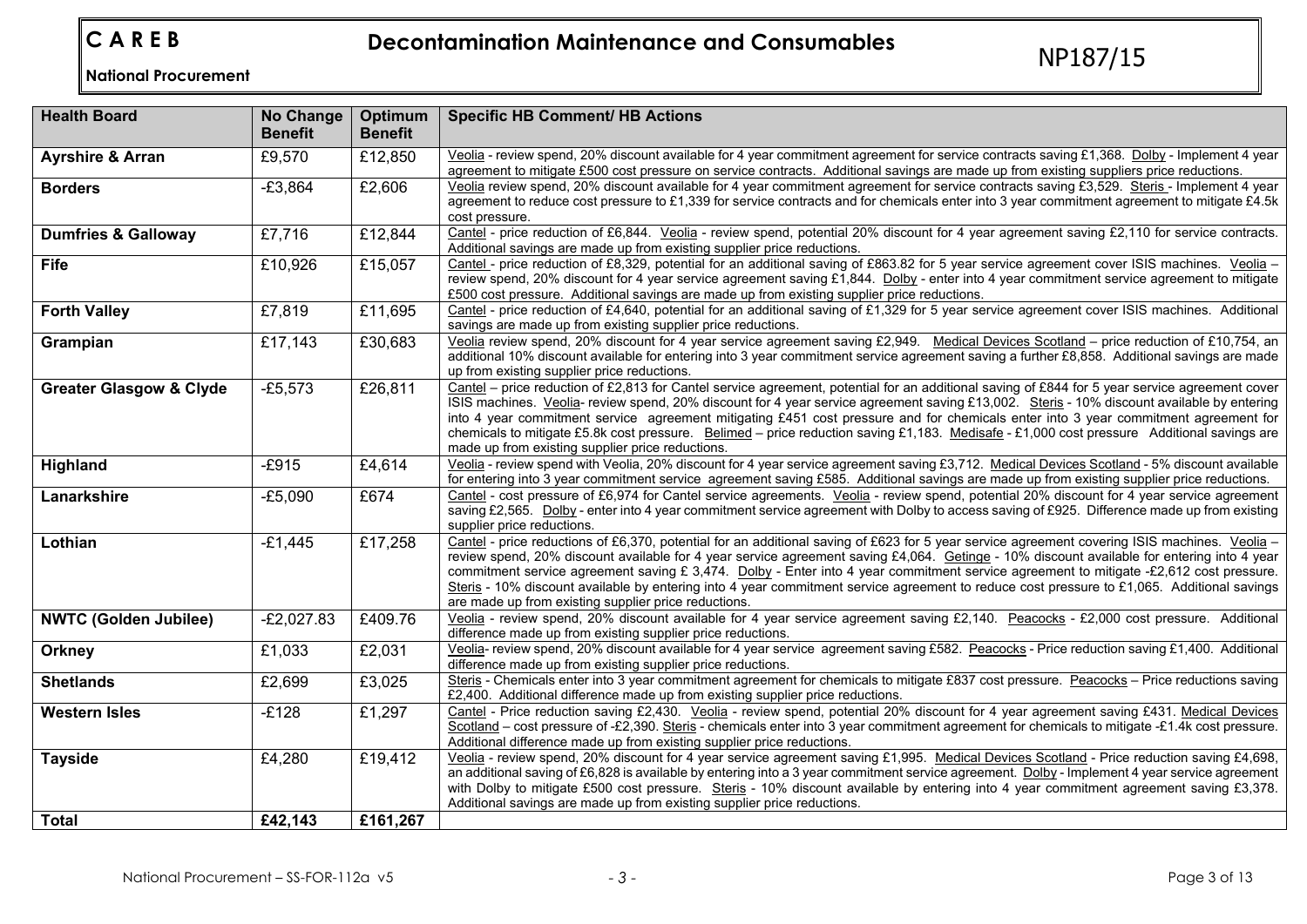## **Table of Contents**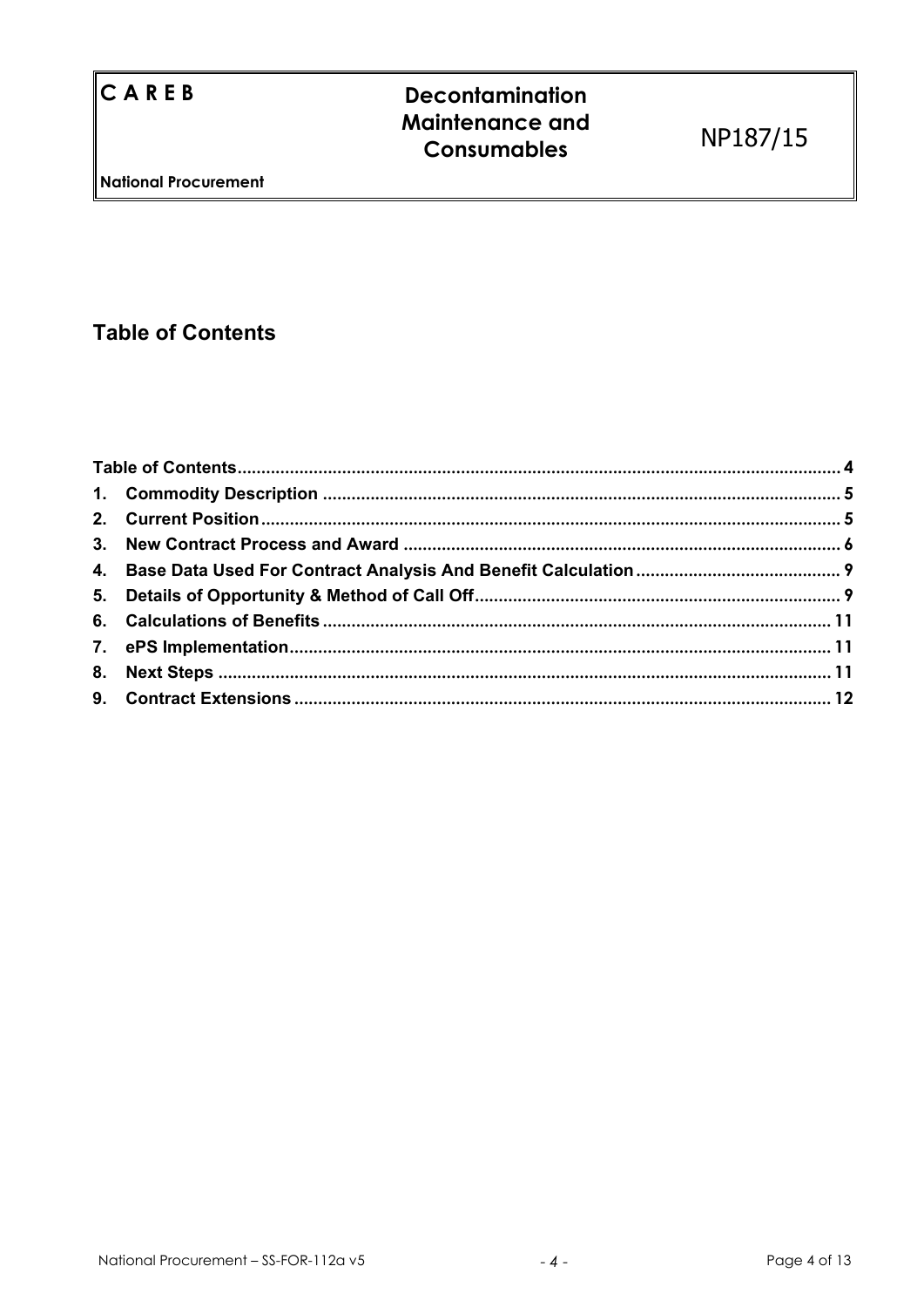| ICAREB               | <b>Decontamination</b><br><b>Maintenance and</b><br><b>Consumables</b> | NP187/15 |
|----------------------|------------------------------------------------------------------------|----------|
| National Procurement |                                                                        |          |

## **1. Commodity Description**

The repair, maintenance and testing of the full range of decontamination equipment including; CDU and LDU washers, automatic endoscopy re-processors, endoscopy drying cabinets, sterilizers and reverse osmosis equipment.

The framework also contains Lots for decontamination equipment consumables such as; chemicals, filters and test materials.

## **2. Current Position**

The scope of this Framework is currently covered by two national agreements; NP170/11 Decontamination Consumables and NP174/11 Decontamination Maintenance. The stakeholder group and suppliers for maintenance and consumables is the same and it was decided to retender both under one national agreement.

The key strategy of both Frameworks was to enable Health Boards to migrate to lower cost non-OEM service and consumables providers. This strategy was unsuccessful due to the cost and resource required to validate non-OEM consumables and the lack of suitable multi vendor maintenance providers in market.

NHS Scotland currently utilises 29 suppliers (11 of which are on contract) for decontamination maintenance and consumables. 9 of these suppliers account for 80% of spend, with 8 out of 9 suppliers being OEM's. Current annual contracted spend in this area is £2.2M with an additional £1.2M off contract. Spend by supplier during 2014-15 detailed below.

|                                            | NP174/11           | <b>NP170/11 Test</b> | NP170/11          | NP170/11         |               |
|--------------------------------------------|--------------------|----------------------|-------------------|------------------|---------------|
| <b>Supplier</b>                            | <b>Maintenance</b> | materials            | <b>Filtration</b> | <b>Chemistry</b> | <b>Totals</b> |
| CANTEL MEDICAL (UK) LIMITED                | £520,757           | £807                 | £39,611           | £275,904         | £837,080      |
| <b>STERIS LIMITED</b>                      | £205,523           | £4,897               |                   | £331,567         | £541,987      |
| <b>GETINGE UK LTD</b>                      | £313,824           |                      |                   | £26,632          | £340,456      |
| <b>DOLBY MEDICAL LTD</b>                   | £243,728           | £405                 |                   | £13,065          | £257,197      |
| <b>VEOLIA</b>                              | £164,379           |                      | £36,455           | £9,548           | £210,382      |
| MEDICAL DEVICES SCOTLAND LIMITED           | £194,218           |                      | £568              |                  | £194,786      |
| <b>BELIMED LTD</b>                         | £92,793            |                      |                   | £19,571          | £112,364      |
| <b>ANDERSEN CALEDONIA</b>                  | £74,515            | £36,334              |                   | £189             | £111,038      |
| PEACOCKS MEDICAL GROUP LTD                 | £35,160            |                      |                   | £60,645          | £95,805       |
| <b>ECOLAB</b>                              | £0                 |                      |                   | £95,724          | £95,724       |
| <b>SERCHEM</b>                             | £0                 |                      |                   | £91,258          | £91,258       |
| MEDISAFE INTERNATIONAL T/A MEDISAFE UK LTD | £22,210            | £25,360              | £17,215           | £20,446          | £85,231       |
| <b>WASSENBURG LTD</b>                      | £79,640            |                      | £2,357            |                  | £81,997       |
| <b>PURITE LTD</b>                          | £72,512            |                      | £4,734            |                  | £77,246       |
| <b>SCHULKE &amp; MAYR</b>                  | £0                 |                      |                   | £67,294          | £67,294       |
| <b>BIOVAL LTD</b>                          | £42,588            |                      |                   |                  | £42,588       |
| <b>BMM WESTON LTD</b>                      | £30,874            |                      | £489              |                  | £31,364       |
| LUBRON UK LTD                              | £22,782            |                      | £7,604            |                  | £30,386       |
| 3M                                         | £O                 | £30,232              |                   |                  | £30,232       |
| <b>PALL</b>                                | £0                 |                      | £29,862           |                  | £29,862       |
| PESKETT SOLUTIONS                          | £1,196             | £280                 |                   | £25,135          | £26,611       |
| <b>DINGBRO</b>                             | £0                 |                      | £22,105           |                  | £22,105       |
| <b>MEDICAL INNOVATIONS (AMITY)</b>         | £0                 |                      |                   | £18,304          | £18,304       |
| <b>LTE SCIENTIFIC</b>                      | £12,021            |                      | £460              |                  | £12,481       |
| <b>TRISTEL</b>                             | £0                 |                      |                   | £4,759           | £4,759        |
| <b>AUDERE MEDICAL SERVICES</b>             | £2,250             |                      |                   |                  | £2,250        |
| <b>TRIPLE RED LTD</b>                      | £2,109             |                      |                   |                  | £2,109        |
| <b>MEDIPURE</b>                            | £0                 |                      |                   | £586             | £586          |
| <b>PARTNERS FOR ENDOSCOPY</b>              | f(0)               |                      |                   |                  | f(0)          |
| <b>TOTALS</b>                              | £2,133,080         | £98,315              | £161,459          | £1,060,629       | £3,453,483    |
| <b>OFF CONTRACT</b>                        | £968,854           | £63,186              | £69,882           | £247,870         | £1,349,791.89 |

**Example 2016** Existing Framework Supplier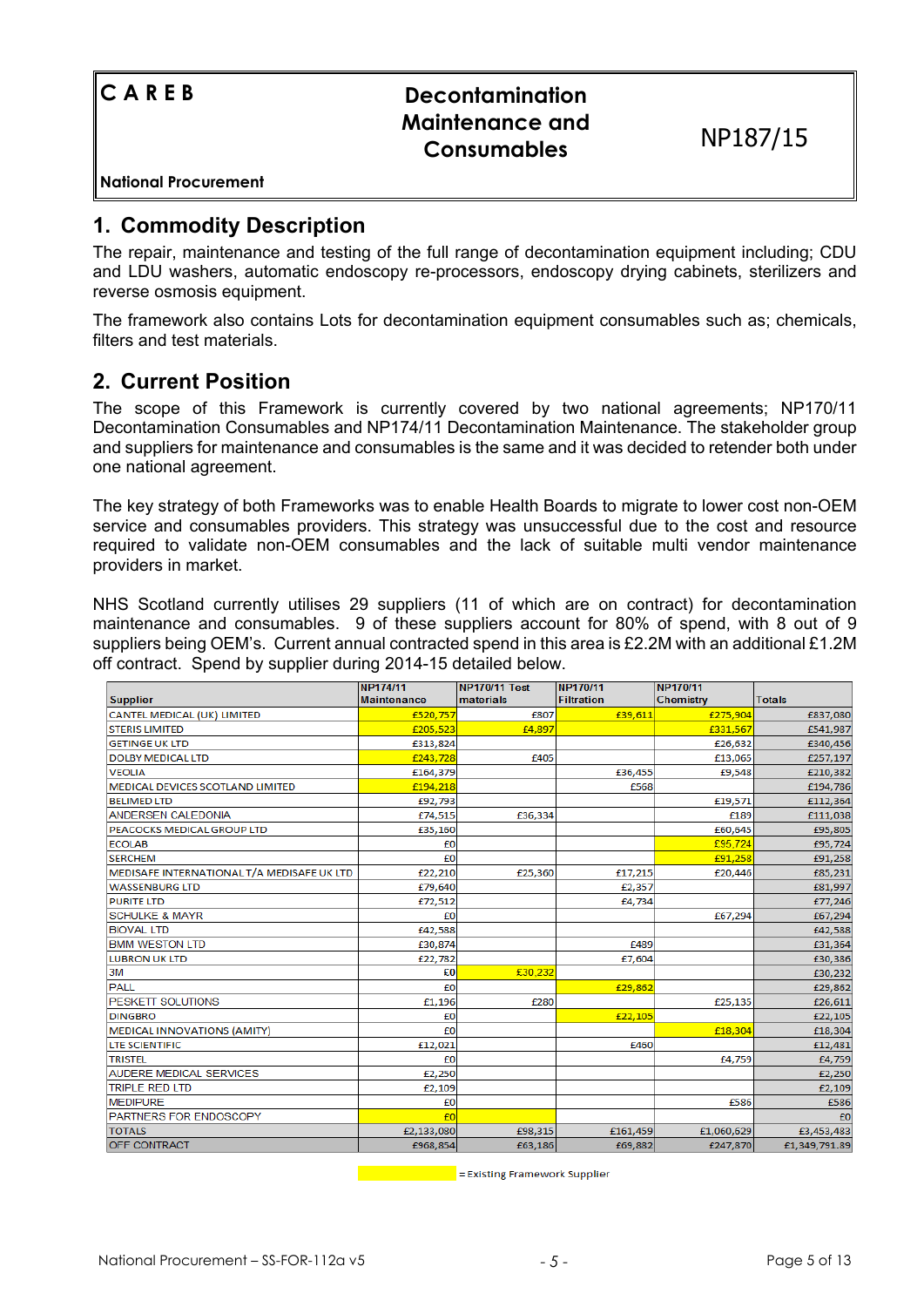| <b>ICAREB</b>        | <b>Decontamination</b><br>Maintenance and<br><b>Consumables</b> | NP187/15 |
|----------------------|-----------------------------------------------------------------|----------|
| National Procurement |                                                                 |          |

The following table shows spend by Health Board during financial year 2014-15.

| <b>HEALTH BOARD</b>          | <b>SPEND 14-15</b> |
|------------------------------|--------------------|
| NHS AYRSHIRE & ARRAN         | £299,203.49        |
| NHS BORDERS                  | £133,963.32        |
| NHS DUMFRIES & GALLOWAY      | £62,728.30         |
| <b>NHS FIFE</b>              | £47,177.29         |
| NHS FORTH VALLEY             | £152,367.53        |
| NHS GRAMPIAN                 | £282,761.88        |
| <b>NHS GLASGOW</b>           | £1,009,949.88      |
| NHS HIGHLAND                 | £140,129.44        |
| <b>NHS LANARKSHIRE</b>       | £206,216.89        |
| NHS LOTHIAN                  | £407,729.76        |
| <b>NHS NATIONAL SERVICES</b> | £374,008.47        |
| NHS SHETLAND                 | £76,197.89         |
| <b>NHS TAYSIDE</b>           | £241,929.71        |
| NHS WESTERN ISLES            | £19,120.12         |
| TOTAL                        | £3,453,483.97      |

## **3. New Contract Process and Award**

### CAP PANEL MEMBERS

A complete strategic sourcing process was followed to identify opportunities, evaluation criteria and score tender responses. Twenty five (25) representatives from all over Scotland have been involved in the process representing 88% of the total spend. It was agreed during the Award of Business CAP that twenty six (26) suppliers across the 4 Lots would be placed on the National Framework.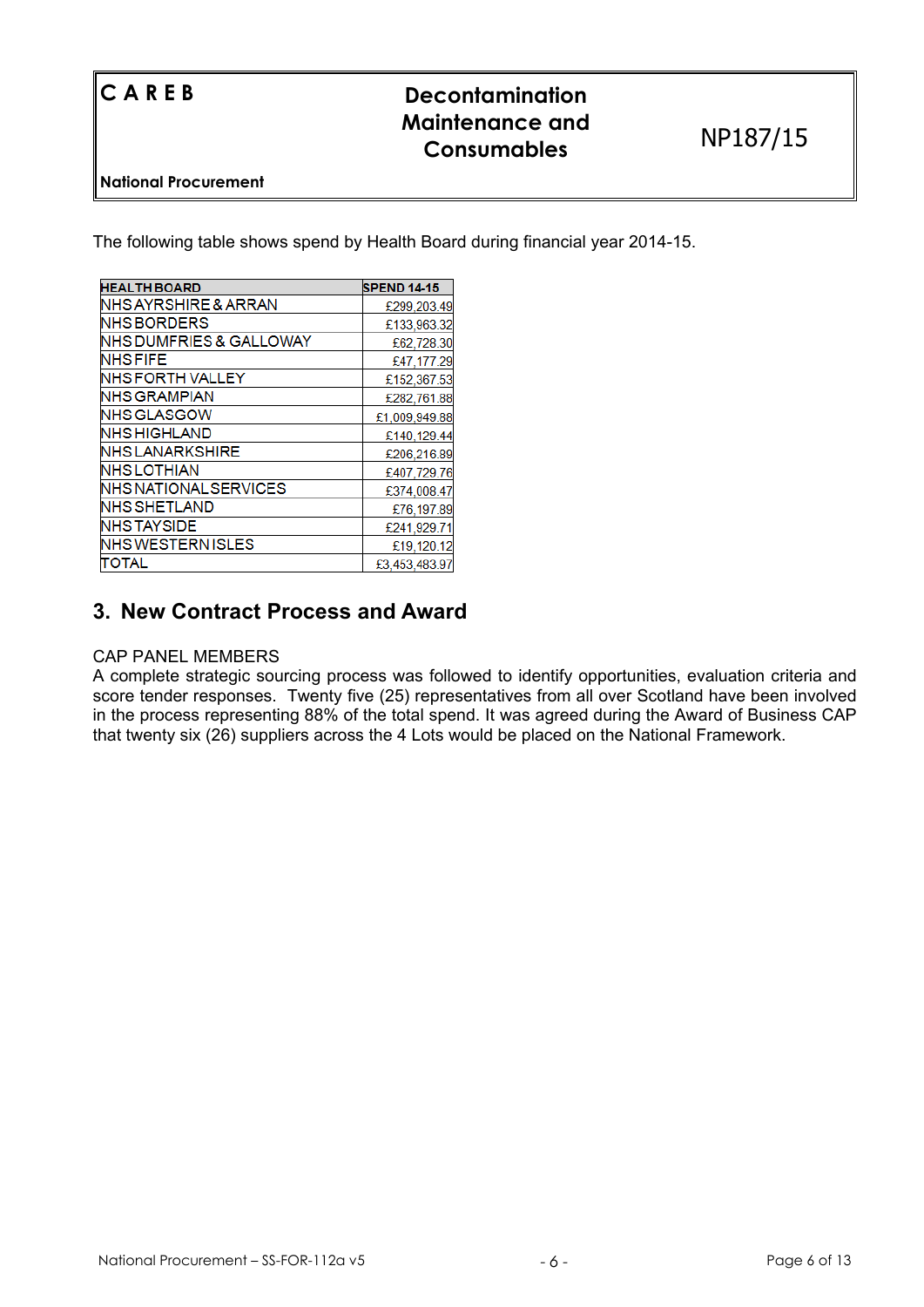$\overline{\cdot}$ 

## **C A R E B Decontamination Maintenance and Consumables** NP187/15

| Title                                        | <b>Health Board</b> |
|----------------------------------------------|---------------------|
| <b>Deputy Decontamination Manager</b>        | NHS A&A             |
| Decontamination Co-ordinator                 | <b>NHS Borders</b>  |
| <b>ASDU Coordinator</b>                      | <b>NHS Borders</b>  |
| <b>Estates Officer</b>                       | NHS D&G             |
| TSSU Manager                                 | NHS D&G             |
| <b>Estates Officer</b>                       | <b>NHS Fife</b>     |
| Senior Charge Nurse Endoscopy                | <b>NHS Fife</b>     |
| <b>Clinical Scientist</b>                    | <b>NHS Fife</b>     |
| ASDU Manager/Decontamination Lead            | NHS Forth Valley    |
| <b>Decontamination Estates Manager</b>       | NHS GG&C            |
| <b>Sterile Services Manager (Facilities)</b> | NHS GG&C            |
| Senior Commodity Officer                     | NHS GG&C            |
| <b>Head of Decontamination</b>               | NHS GG&C            |
| <b>Commodity Manager</b>                     | NHS GG&C            |
| <b>CSPD Manager</b>                          | <b>NHS GJNH</b>     |
| <b>CSPD</b> Engineer                         | NHS GJNH            |
| <b>Head of Decontamination</b>               | <b>NHS Grampian</b> |
| Decontamination Unit Manager                 | <b>NHS Grampian</b> |
| Deputy Central Decontamination Unit Manager  | <b>NHS Grampian</b> |
| Quality and Training Deputy Manager          | <b>NHS Grampian</b> |

 $\mathbf{L}$ 

|                                 | <b>NHS Grampian</b> |
|---------------------------------|---------------------|
| Lead for Decontamination        | NHS Lothian         |
| Infection Control Nurse Adviser | NHS NES             |
| Authorising Engineer (Decon)    | <b>NSS PCF</b>      |
| <b>Estates Officer</b>          | <b>NHS Tayside</b>  |
|                                 |                     |

### TENDER WEIGHTINGS

Criteria Weighting

- Technical and Support 10%
- Cost 50%

## CONTRACT PROCESS

The complete strategic sourcing process was followed to identify opportunities, to decide evaluation criteria and to score the tender responses.

A Prior Information Notice was advertised on Public Contracts Scotland on 19th May 2015 with thirty two (32) suppliers noting interest. The contract notice was advertised on  $7<sup>th</sup>$  October 2015 using the Open Process.

The tender was advertised with 4 Lots, to be awarded as a multi supplier framework with an envisaged award of 20 suppliers in Lots 1 Maintenance and Lot 2 Chemicals and awarded to an envisaged 15 suppliers in Lots 3 Filtration and 10 suppliers in Lot 4 Test Materials. Forty five (45) suppliers accessed tendered documentation with 26 bids received.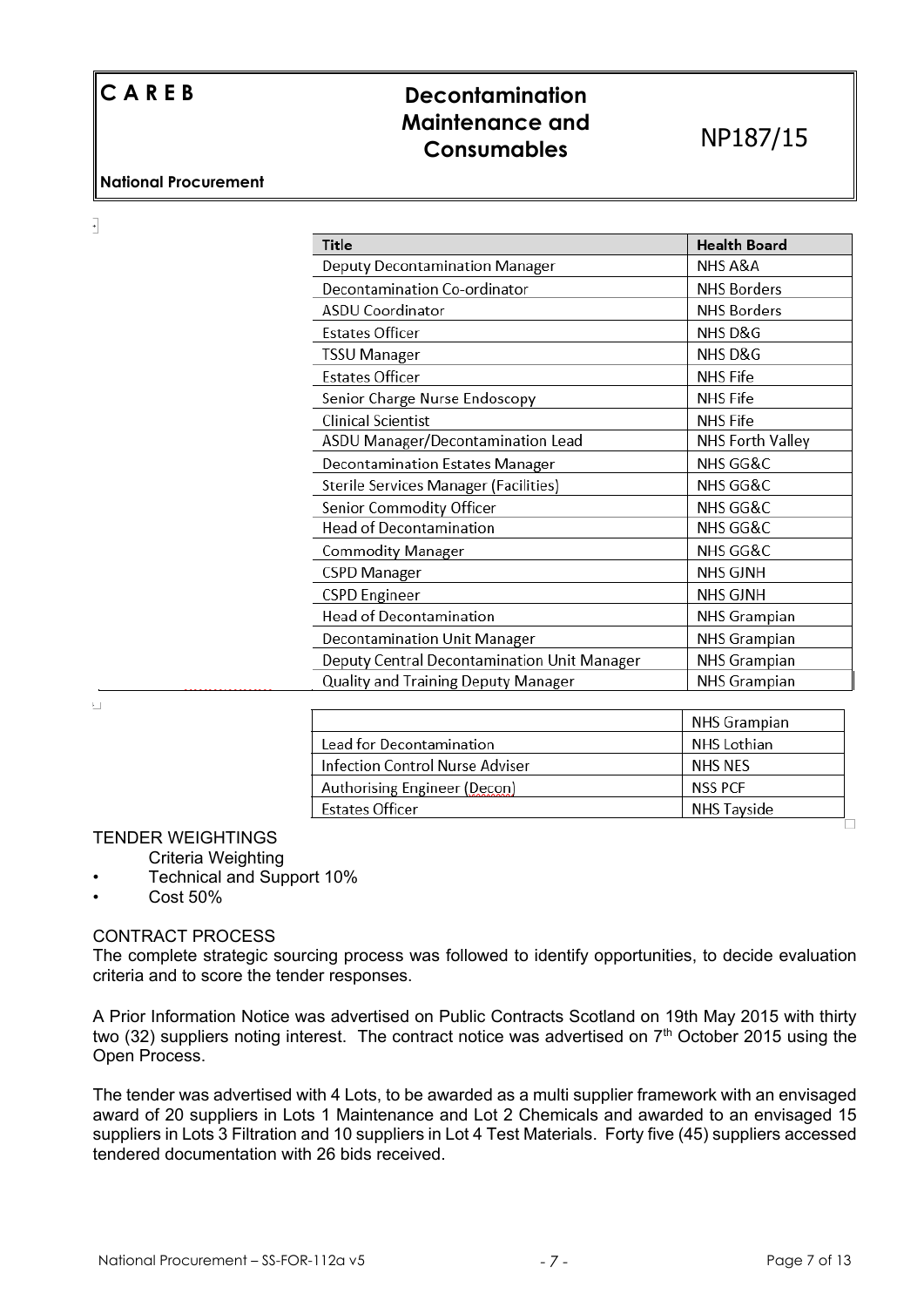| $C$ A R E B          | <b>Decontamination</b><br>Maintenance and<br><b>Consumables</b> | NP187/15 |
|----------------------|-----------------------------------------------------------------|----------|
| National Procurement |                                                                 |          |

There is an NHS Scotland drive to reduce variation and consolidate supply base, however, following a review of the market at strategy stage, and discussions with CPA members, it was agreed that it would not possible for a small number of suppliers to meet the full range of NHS Scotland requirements. The number of suppliers awarded to the Framework reflects the range of decontamination equipment currently used in NHS Scotland and enables Health Boards to access fully comprehensive service cover and validated consumables only available from original equipment manufacturers (OEMs).

The Selection Criteria requirements within the qualification envelope were reviewed by Strategic Sourcing and all deemed acceptable after completion of a few minor clarifications.

The Technical and Support questions were reviewed and evaluated by the Commodity Manager and HFS AE(D)s, with total maximum score being 500. Questions within the Technical and Support section focused on how bidders would ensure products or services comply with current regulations such as SHTM and specifically in the maintenance side how they will support the maintenance, repair and testing for equipment types tendered.

Pricing submitted by suppliers was scored based on Lowest price/Supplier price \* Maximum Points Available for each line within the pricing schedule. A maximum of score of 500 (50%) was available in the Cost section, including points for suppliers dynamic pricing and the provision of total cost of supply elements.

#### AWARD

The following table provides a breakdown of suppliers awarded to the multi supplier framework on a lot by lot basis.

| <b>LOT 1 DECONTAMINATION</b><br><b>MAINTENANCE, TESTING &amp; RE- LOT 2 DECONTAMINATION</b> |                        | <b>LOT 3 DECONTAMINATION</b> | <b>LOT 4 DECONTAMINATION</b> |
|---------------------------------------------------------------------------------------------|------------------------|------------------------------|------------------------------|
| <b>VALIDATION</b>                                                                           | <b>CHEMISTRY</b>       | <b>FILTRATION</b>            | <b>TEST MATERIALS</b>        |
| Audere                                                                                      | Amity                  | Cantel                       | 3M Healthcare                |
| <b>Belimed</b>                                                                              | <b>Belimed</b>         | Dingbro                      | Andersen Caledonia           |
| <b>BMM Weston</b>                                                                           | Bonnyman's             | Dolby                        | Cantel                       |
| Cantel                                                                                      | Cantel                 | Getinge                      | <b>Dolby</b>                 |
| <b>Dolby</b>                                                                                | <b>Dolby</b>           | Medisafe                     | Getinge                      |
| Getinge                                                                                     | Ecolab                 | Pall                         | Medisafe                     |
| <b>LTE Scientific</b>                                                                       | Getinge                | <b>PFE</b>                   | Microlab                     |
| <b>Medical Devices</b>                                                                      | <b>Medical Devices</b> | Peacocks                     | Peskett                      |
| Medisafe                                                                                    | Medisafe               | <b>Steris</b>                | Steris                       |
| MMM                                                                                         | <b>PFE</b>             | Veolia                       |                              |
| <b>PFE</b>                                                                                  | Peacock                | Wassenburg                   |                              |
| Peacocks                                                                                    | Peskett                |                              |                              |
| <b>Steris</b>                                                                               | Schulke & Mayr         |                              |                              |
| Veolia                                                                                      | Serchem                |                              |                              |
| Wassenburg                                                                                  | Steris                 |                              |                              |
|                                                                                             | Wassenburg             |                              |                              |

## PRODUCT DETAILS AND PRODUCT MATCHING

#### Lot 1 Maintenance, Testing and Re-validation

As service contracts in this area are highly configurable, and service levels vary vastly from one supplier to another, we have used generic service levels in order to evaluate scoring and benchmark supplier pricing. The below spreadsheet details all awarded suppliers pricing against NHSS service levels, as defined within the spreadsheet. This spreadsheet will allow Health Boards to compare current service costs against other suppliers on the Framework.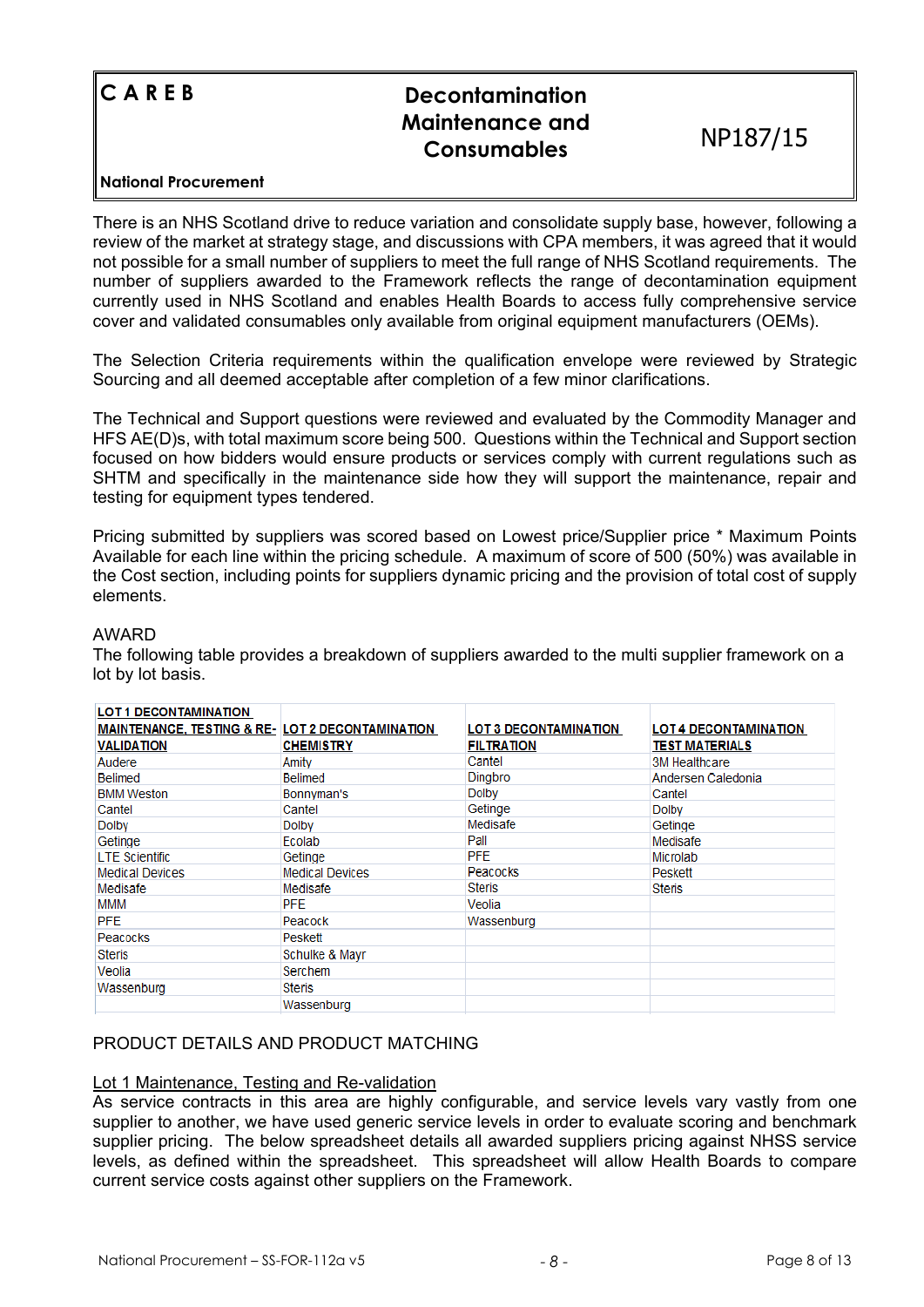## **C A R E B Decontamination Maintenance and Consumables** NP187/15

**National Procurement** 



Given that HB's do not have a standard service level with any supplier and have agreements that are tailored to their specific needs a generic service level has been used for the purposes of the evaluation to allow a like for like comparison. Suppliers also provided pricing for Health Boards wishing to renew service contracts based on existing contract definitions. Details of old price against new framework price for these agreements can be found in the below spreadsheet.



Full details of all various service levels will be uploaded to CCM.

Bidders were also asked to provided spare parts pricing which is detailed in the below spreadsheet. This will provide Health Boards with continuity of pricing for the first 23 months of the Framework when pricing is fixed.



HB were unable to provide any historical spend data in this areas so we have been unable to benchmark new pricing against pricing previously paid.

## Consumables

For Consumables; Lot 2 Chemicals, Lot 3 Filtration and Lot 4 Test Materials A full breakdown of products awarded by Supplier and Lot No. is contained within the attached Award Summary.



Contract Award Information.xlsx

## **4. Base Data Used For Contract Analysis And Benefit Calculation**

Data has been obtained from three sources:

1) From current NHS Scotland Framework suppliers via sales uptake information.

2) From current off-contract supplier via NHS Scotland Spend Dashboard on Business Objects.

3) For maintenance contracts all bidding suppliers were required to provide details of existing NHS Scotland service contracts.

## **5. Details of Opportunity & Method of Call Off**

METHOD OF CALL OFF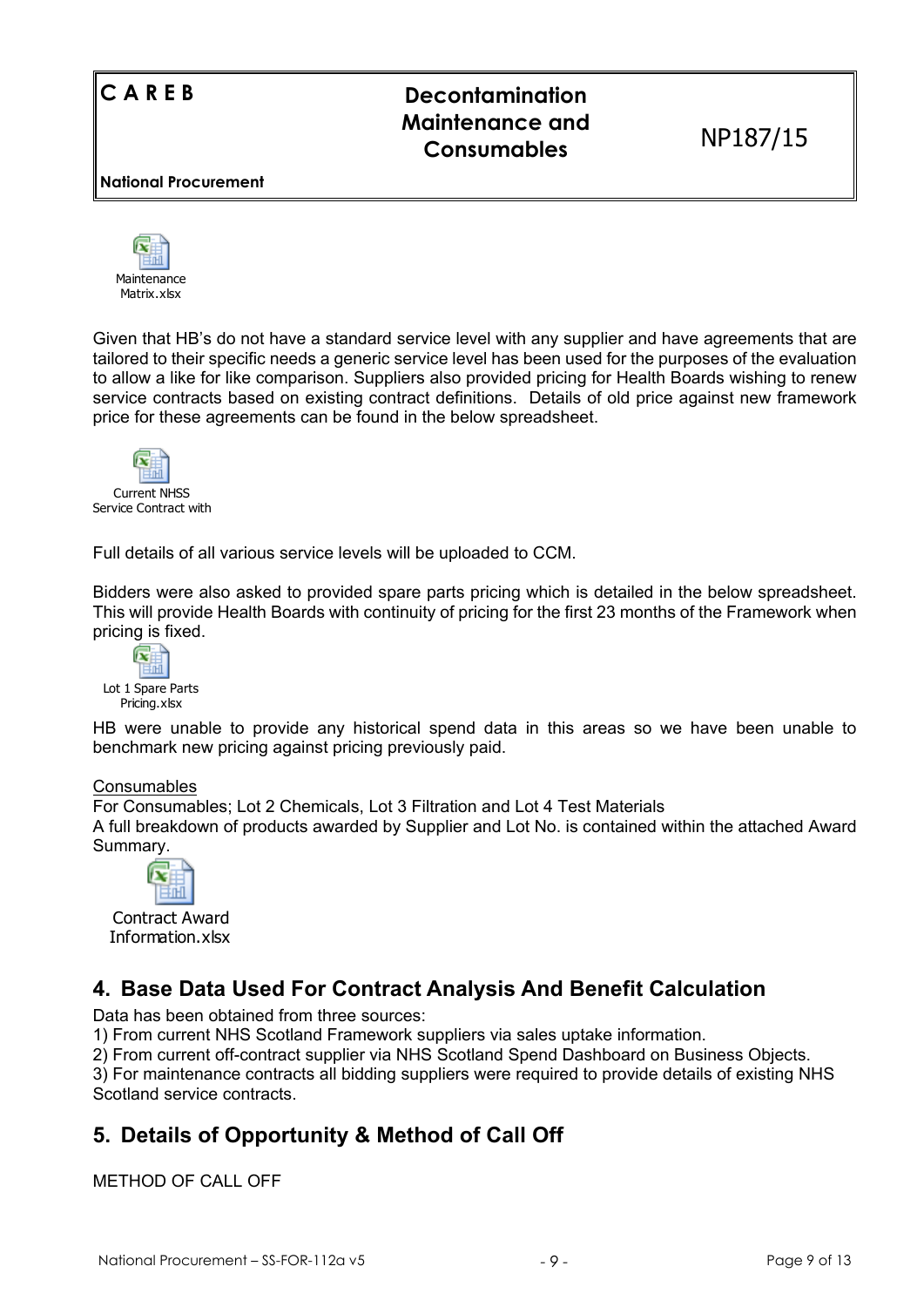| ICAREB               | <b>Decontamination</b><br><b>Maintenance and</b><br><b>Consumables</b> | NP187/15 |  |
|----------------------|------------------------------------------------------------------------|----------|--|
| National Procurement |                                                                        |          |  |

Call-off from the Framework may be enacted in the following two ways; Direct call off from the chosen supplier, or by undertaking a mini-competition.

#### **OPPORTUNITY**

| Lot                             | Spend      | Variance<br>(old price v.<br>New price) | <b>NDC</b><br>Opportunity | <b>HB Commit</b><br>Opportunity | Optimum<br><b>Benefit</b> |
|---------------------------------|------------|-----------------------------------------|---------------------------|---------------------------------|---------------------------|
| Lot 1 Maintenance               | £1,803,311 | £14,195                                 |                           | £106,292                        | £106,292                  |
| Lot 2 Chemicals                 | £1,133,959 | £24,757                                 | £13,915                   | £2,712                          | £41,385                   |
| Lot 3 Filtration                | £113,245   | £1,984                                  | £10,804                   |                                 | £12,385                   |
| Lot 4 Test Materials            | £51,051    | £1,206                                  | £0                        |                                 | £1,206                    |
| Miscellaneous (Spare parts etc) | £351,916   | n/a                                     | n/a                       |                                 |                           |
| <b>Totals</b>                   | £3,453,483 | £42,142                                 | £24,719                   | £109,004                        | £161,267                  |

#### Lot 1 Maintenance, Testing and Re-validation

Benchmarking of pricing for suppliers own defined service contracts shows a mix of price decreases and increase with an overall effect of a £14,195 saving per annum.

Most suppliers have also tendered multiyear commitment discounts for decontamination equipment service contracts. Optimum secured savings in Lot 1, of £106,929, are based on Health Boards entering into 3, 4 or 5 year commitment agreements where savings opportunities exist, either based on specific equipment models or value of overall service contract spend. To access these discounts most suppliers will require Health Boards to provide a purchase order for the full value of the multiyear commitment, although invoices will only be issued at least annually. Multiyear commitment agreements are already commonly in place within the commodity and as agreed at the Award CAP meeting Health Boards are keen to implement to access financial savings.



There are also a small number of multi vendor suppliers included on the Framework who although do not provide the fully comprehensive level of cover available from manufactures they can provide preplanned maintenance and can access most spare parts with the exception of printed circuit boards.

#### Lot 2, 3 & 4 Consumables

Benchmarking of currently purchased products against new framework pricing shows a mix of price decreases and increases with an overall effect of a £24,947 saving per annum across all three Lots.

There is an opportunity to maximise savings by increasing the use of the NDC delivery channel. Health Boards wishing to move products to the NDC should follow the traditional request process with each request being reviewed on an individual basis depending on current warehouse capacity.

The framework also provides access to a number of chemicals from third party suppliers that have not been validated by original equipment manufacturers (OEMs). These chemicals appear to provide significant savings for users however the implementation of these chemicals, especially on the endoscopy washer disinfectors, has proved extremely challenging in the past due to the down time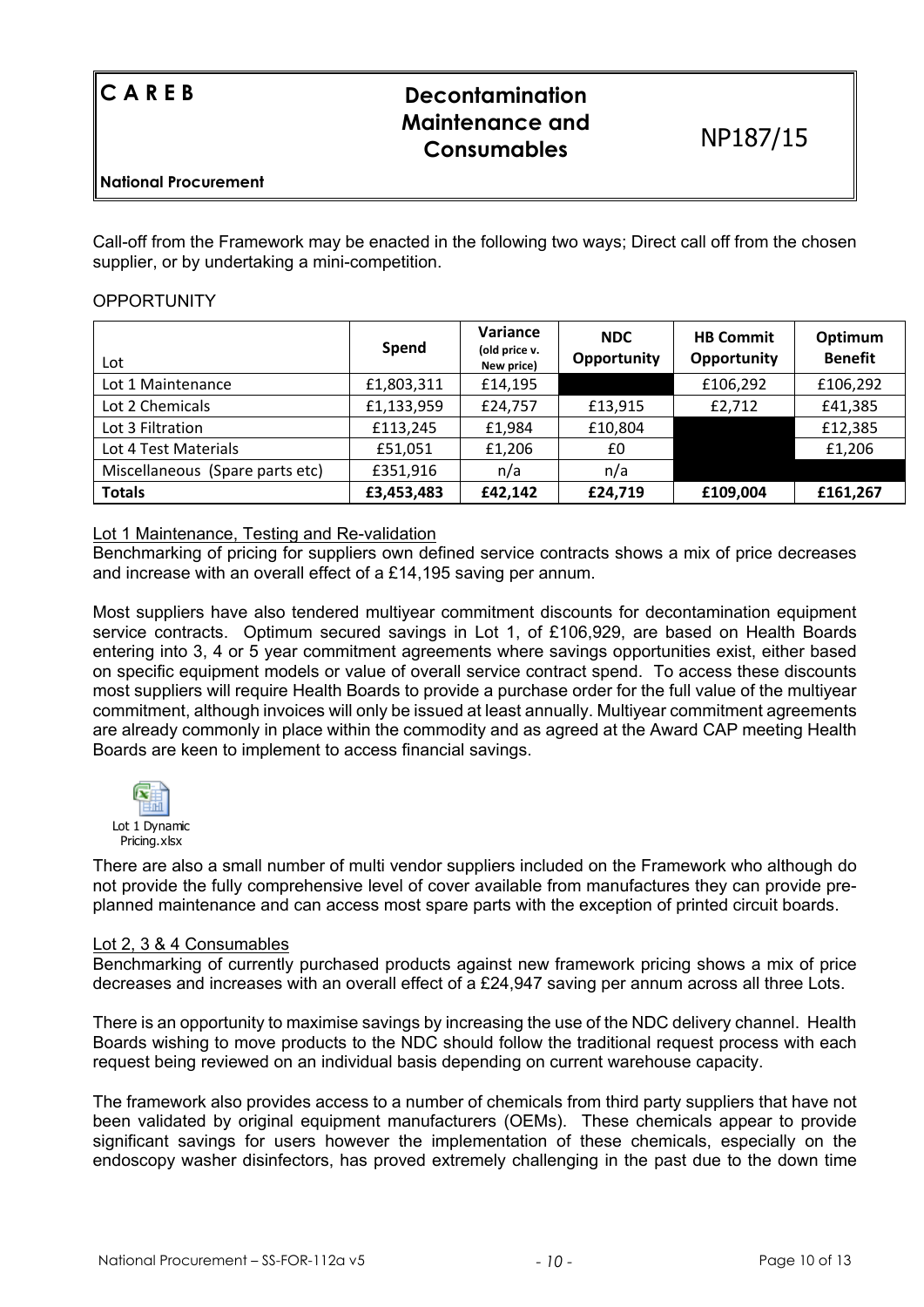| ICAREB               | <b>Decontamination</b><br><b>Maintenance and</b><br><b>Consumables</b> | NP187/15 |
|----------------------|------------------------------------------------------------------------|----------|
| National Procurement |                                                                        |          |

and difficulty in re-validating equipment. Going forward National Procurement is keen to work with, and provide support, to any Health Boards who wish review alternative chemicals on the Framework.

Full savings opportunities are detailed within the below spreadsheet.



## **6. Calculations of Benefits**

As detailed previously in Section 5 - Details of Opportunity & Method of Call Off

## **7. ePS Implementation**

#### Contract Maintenance Process

Any Changes to Contract directed through Commodity Manager based on new product/service introduction as approved through Commodity Advisory Panel or supplier reviews.

#### EPS Implementation Notes

All consumable items have been loaded to CCM. These have also been loaded into PECOS at level 1. Due to the wide range of maintenance, testing and revalidation pricing these have been added as an excel attachment at supplier level of CCM.

#### Contractual Terms

The framework will be awarded on National Procurement's standard terms and conditions of contract for the purchase of goods and services. Health Boards should ensure that all orders reference the NP187/15 Contract Reference on all purchase orders.

## **8. Next Steps**

Each Health Board should review this contract and CAREB through the appropriate users group(s) and implement the best value for money product selection. This CAREB will also be passed directly to CAP members and SSD Managers.

For Lot 1 Maintenance, Testing and Re-validation

- Review existing service contracts and implement multiyear commitment agreements where savings opportunities exist.
- Health Boards should contact the Commodity Manager if there are any issues renewing service contracts.
- Post Award all HB's should confirm contract renewals and savings achieved.

For Consumables Lot 2 Chemistry, Lot 3 Filtration and Lot 4 Test Materials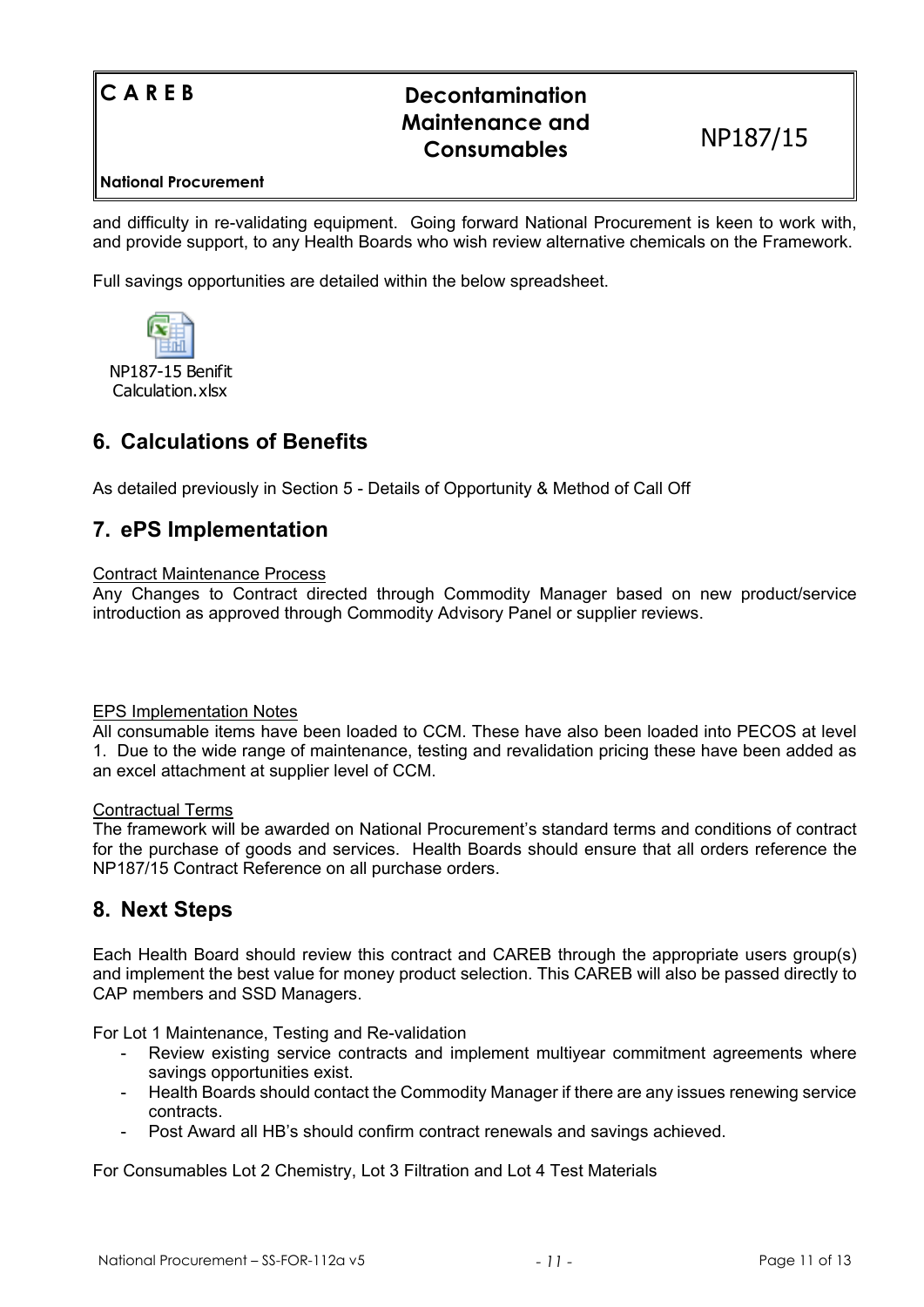| $\mathbb{C}$ A R E B | <b>Decontamination</b><br><b>Maintenance and</b><br><b>Consumables</b> | NP187/15 |
|----------------------|------------------------------------------------------------------------|----------|
| National Procurement |                                                                        |          |

- Health Boards should review existing spend and move products to NDC delivery route where savings opportunities exist.

Health Boards can contact any of the following PCF staff to receive support on using this framework

Kris Lindsay Commodity Manager

#### Supplier Management

Going forward suppliers will be required to provide quarterly performance reports for maintenance and repair provision. Reports will capture information on the number of call-outs, fault types, spares used, response times and first time fix rates. This data will help better understand common faults, give NHSS the opportunity to tackle underperforming suppliers and help build a reliability index for decontamination equipment utilised in NHSS.

## **9. Contract Extensions**

The framework has been awarded for an initial period of 22 months, expiring 14/12/2017, and with one 26 month extension available.

This will bring the Framework into line with the expiry of NP143/14 Decontamination Equipment Framework and gives NHSS the option to combine both agreements.

## **Version History**

| Version<br>. No. | Version.<br><b>Date</b> | <b>Revised By</b> | <b>Description</b>                                                  | <b>Filename</b> |
|------------------|-------------------------|-------------------|---------------------------------------------------------------------|-----------------|
| 1.0              | March<br>2016           | Kris Lindsay      | $C \wedge R \in B$ - Decontamination Consumables<br>and Maintenance | NP187/15        |

#### **Distribution**

| Тο                                     | <b>Action</b>                                                                                       |  |
|----------------------------------------|-----------------------------------------------------------------------------------------------------|--|
| All HoP's                              | Local engagement with<br>stakeholders to secure<br>optimum value for money<br>option                |  |
| <b>Strategic Sourcing</b>              | Load CAREB and other<br>relevant data to intranet                                                   |  |
| HB Project Manager (e)<br>procurement) | Advisory                                                                                            |  |
| Logistics                              | Review catalogue content in<br>NDC and work with HBs to<br>reduce ordering of non-contract<br>items |  |